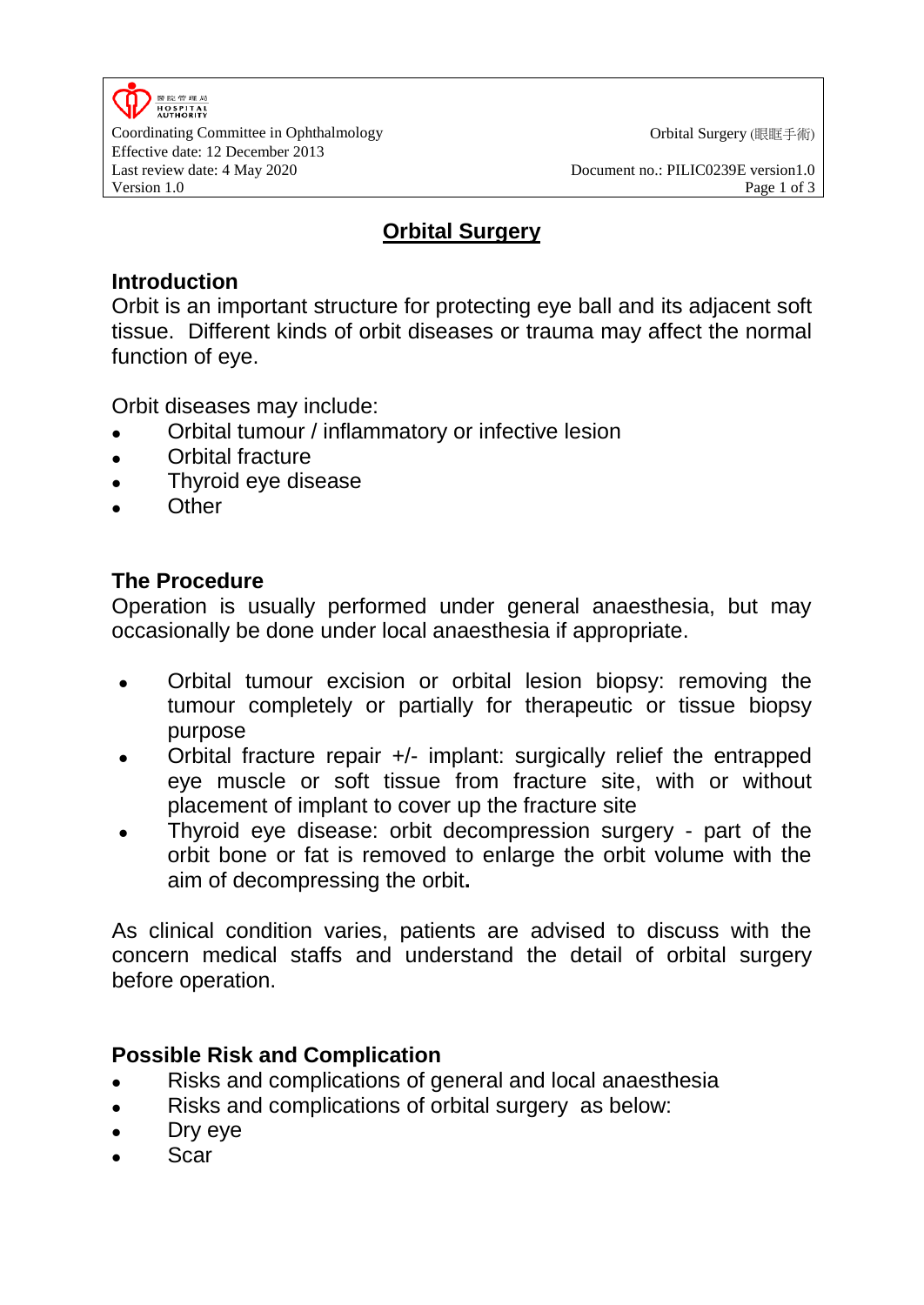

Coordinating Committee in Ophthalmology **Coordination Coordination** Orbital Surgery (眼眶手術) Effective date: 12 December 2013 Last review date: 4 May 2020 Document no.: PILIC0239E version1.0

- Lid oedema or haematoma or bruises
- Squint, double vision
- Ptosis
- Protruding of eye ball due to haematoma
- Sunken eye ball due to post-operation fat atrophy
- Post-operation orbit infection / abscess
- Decrease or abnormal skin sensation adjacent to orbit
- for Orbit tumour nature of the some tumor may render it not possible to be removed completely
- for Orbit tumour tumour may grow or recur and for malignant tumour , may spread
- for Orbit fracture if implant is inserted, complications such as infection or extrusion may occur
- for Orbit fracture double vision, or squint may persist after operation
- **Blindness**
- Cerebrospinal fluid leakage or intracranial injuries

Due to the diversity nature of orbit surgery, the above risks and complications are not exhaustive. Please discuss with your doctor or medical staffs concern before operation.

### **Before the Procedure**

- May need computerized tomography (CT) scan / magnetic resonance imaging (MRI) scan or other investigations before operation.
- May need assessment or treatment from other disciplines e.g. medical unit, surgical unit, ear, nose, throat (ENT) unit, plastic unit, oncology and radiotherapy unit.
- If taking medications for long term diseases (including Traditional Chinese medicine), especially antiplatelet agent or anticoagulant therapy, doctor must be informed. To prevent uncontrolled bleeding antiplatelet or anticoagulant therapy may have to be stop before operation, according to doctor`s instruction.